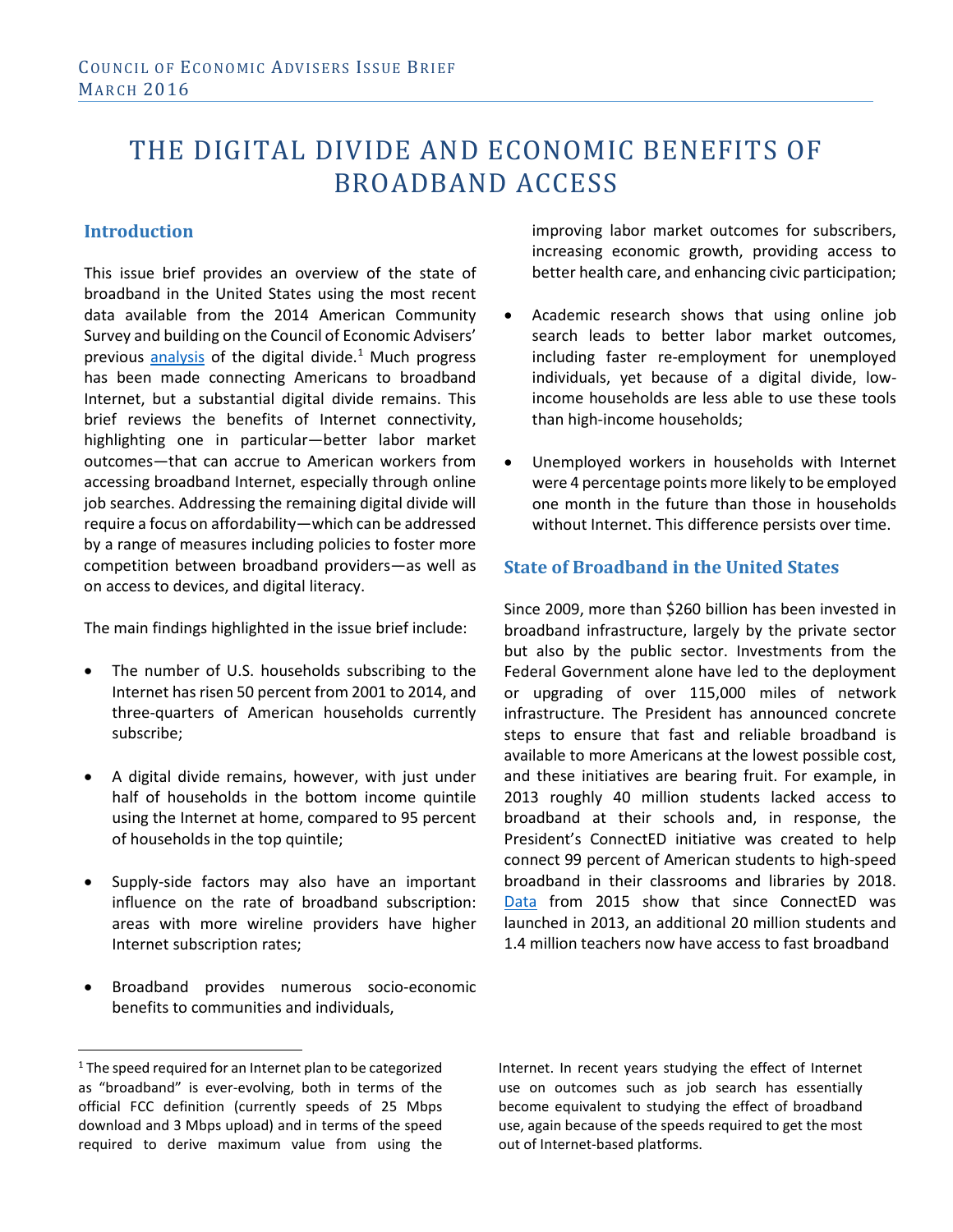|                                              | 2001 | 2003 | 2007 | 2009 | 2013 | 2014 |
|----------------------------------------------|------|------|------|------|------|------|
| All Households                               | 50.6 | 54.7 | 61.5 | 68.7 | 74.4 | 75.8 |
|                                              |      |      |      |      |      |      |
| Race of head of household                    |      |      |      |      |      |      |
| White alone                                  | 56.0 | 59.9 | 66.7 | 73.3 | 77.4 | 77.6 |
| Black alone                                  | 31.0 | 36.2 | 44.8 | 54.2 | 61.3 | 63.3 |
| Asian alone                                  | N/A  | 66.7 | 75.5 | 80.5 | 86.6 | 87.6 |
| Native American Alone                        | 38.5 | 41.6 | 41.3 | 53.4 | 58.2 | 58.3 |
| Hispanic of any Race                         | 34.3 | 36.0 | 43.2 | 52.7 | 66.7 | 68.5 |
|                                              |      |      |      |      |      |      |
| Educational attainment of head of household* |      |      |      |      |      |      |
| Less than high school                        | 17.5 | 19.8 | 24.0 | 32.2 | 43.8 | 46.0 |
| High school graduate                         | 40.4 | 43.8 | 49.5 | 57.4 | 62.9 | 64.2 |
| Some college                                 | 57.8 | 62.6 | 68.5 | 74.8 | 79.1 | 80.3 |
| College graduate or higher                   | 75.3 | 78.7 | 83.6 | 88.5 | 90.1 | 90.9 |

**Table 1: Percent of U.S. Households with Internet Access, 2001 to 2014** 

\*Internet access by educational attainment is displayed here for those households where the head of the household is aged 25 or older.

Source: Current Population Survey, Census (1998, 2000, 2001, 2003, 2007, 2009); American Community Survey, Census (2013, 2014); CEA calculations.

in the classroom, about halfway to ConnectED's goal.<sup>[2](#page-1-0)</sup> As another example, in July 2015, the U.S. Department of Housing and Urban Development unveiled [ConnectHome,](http://connecthome.hud.gov/) a new initiative involving communities, the private sector, and the Federal Government, designed to expand broadband access to more families across the country. The pilot program launched in 27 cities and one tribal nation and will initially reach over 275,000 low-income households, including 200,000 children.

Analysis of recently released data from the [American](https://www.census.gov/programs-surveys/acs/)  [Community Survey](https://www.census.gov/programs-surveys/acs/)  $(ACS)^3$  $(ACS)^3$  presented in Table 1 indicates that the percent of U.S. households who subscribe to the Internet continues to increase. In 2001, 51 percent of

U.S. households subscribed to the Internet; this number has risen to over 75 percent in  $2014<sup>4</sup>$  $2014<sup>4</sup>$  $2014<sup>4</sup>$  Minority households saw even larger gains over this time period. For example, households with a Black or Hispanic head of household both saw their rate of Internet subscriptions double from 2001-2014 (compared to a 50 percent increase for all households).[5](#page-1-3)

Challenges remain, however. As indicated in Table 1, Black, Native American, and Hispanic households report lower Internet subscription rates compared to national averages. Households headed by individuals with a high school education or less also report lower Internet subscription rates. These racial and educational attainment disparities are indicative of a digital divide.

primary measure of Internet use, as the latter facilitated measurement at a higher level of geographical resolution. As a result, the magnitude of the increases in adoption rates observed between years on either side of this break may not be precisely measured. In addition, the number of observations for Native American households in these samples is so small that the exact magnitude of year-toyear increases in their adoption rates may also be imprecisely measured.

<sup>5</sup> "White alone" indicates that the heads of household are white only, and similarly for the other categories.

<span id="page-1-0"></span> $\overline{2}$  $2$ These data are available through Education Superhighway's 2015 State of the States report.

<span id="page-1-1"></span><sup>&</sup>lt;sup>3</sup> The 2014 American Community Survey data, released in December 2015, are the most recent ACS data available.

<span id="page-1-3"></span><span id="page-1-2"></span><sup>4</sup> The ACS defines Internet access as whether "anyone in this household uses the Internet from home." The results and overall trends in the data are qualitatively similar even when instead analyzing the question of whether or not the individual used the Internet at all over the past year, irrespective of having a subscription. Between 2012 and 2013, Census switched from using the Current Population Survey to the American Community Survey as their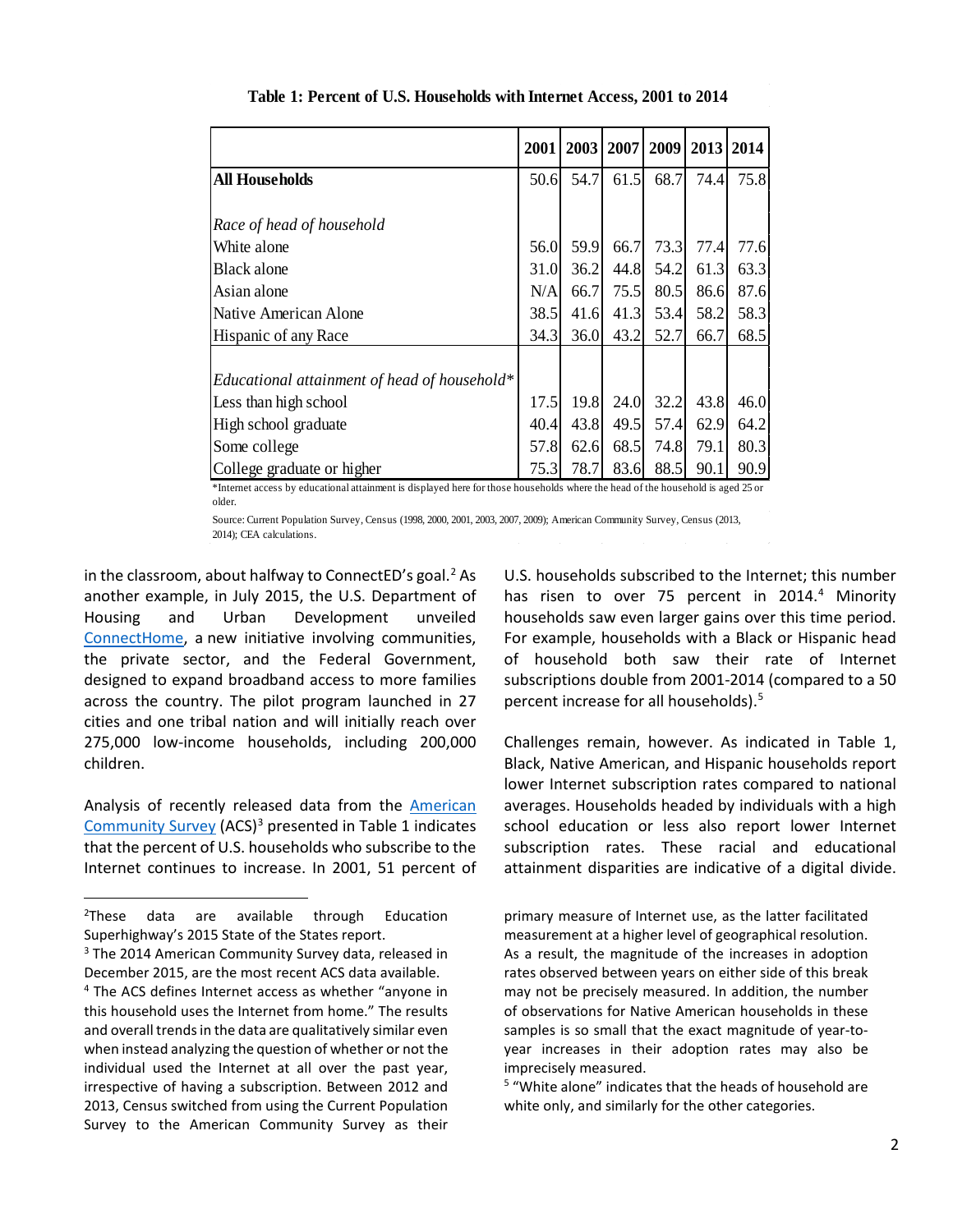The digital divide was explored in depth in an [issue brief](https://www.whitehouse.gov/sites/default/files/wh_digital_divide_issue_brief.pdf) published by the Council of Economic Advisers (CEA) in July 2015 that used 2013 ACS data.

One way to visualize the digital divide in the U.S. is to plot how home Internet use varies by household income across different areas of the country. In Figure 1 below, each dot represents a single area (technically a Public Use Microdata Area or PUMA), containing roughly 100,000 residents. The figure uses data from the 2014 ACS data (the most current data available) to plot the median household income for each area versus the share of households in the same area that report using the Internet at home. The figure shows a strong positive correlation between income and Internet use. Areas of the country with higher household income exhibit higher home Internet use, and areas of the country with lower household income report lower home Internet use. But income is not the only factor; it only explains 64 percent of the variation in home Internet use and even when holding income constant—for example, when comparing areas around the average median household income the percent of households using the Internet varies by plus or minus about 10 percentage points.



Another dimension of the digital divide, though less stark than the divide by income, is the difference in Internet use between urban and rural populations. For the purposes of this brief, areas are defined as rural when they have a density of fewer than 1,000 persons per square mile and urban when they are above that threshold. $6$  According to data from the 2014 ACS, approximately 79 percent of urban households use the Internet at home, compared to 74 percent of rural households.<sup>[7](#page-2-1)</sup>

Figures 2a and 2b use household level data from the 2014 ACS to provide additional analysis of the ways in which Internet use varies with income. Figure 2a indicates that only about 49 percent of households with income in the bottom quintile of the household income distribution—those households that are earning less than \$21,700 per year—are using the Internet. In contrast, approximately 95 percent of households in the top quintile of the income distribution are using the Internet. Figure 2b indicates that of the estimated 62 million Americans not using Internet at home, approximately 21 million of them, about 35 percent, are in the lowest income quintile. $8$  These estimates were calculated by totaling the number of persons living in households in each household income quintile with and without internet in the home.



**Figure 2a: Households Using Internet at Home by Income, 2014** Percent of Households

the spread between the lowest income quartile of areas and highest was 24 percentage points (Table 2).<br><sup>8</sup> There are not an equal number of persons in each

income quintile because the quintile boundaries are determined by household income quintiles, and higher income households tend to be larger.

<span id="page-2-0"></span> $6$  As a result of this definition, approximately two-thirds of the areas are classified as urban, and the remaining onethird as rural.

<span id="page-2-2"></span><span id="page-2-1"></span> $7$  According to the [issue brief](https://www.whitehouse.gov/sites/default/files/wh_digital_divide_issue_brief.pdf) published by CEA in July 2015, the spread between the lowest density quartile of areas and the highest was 9 percentage points. In contrast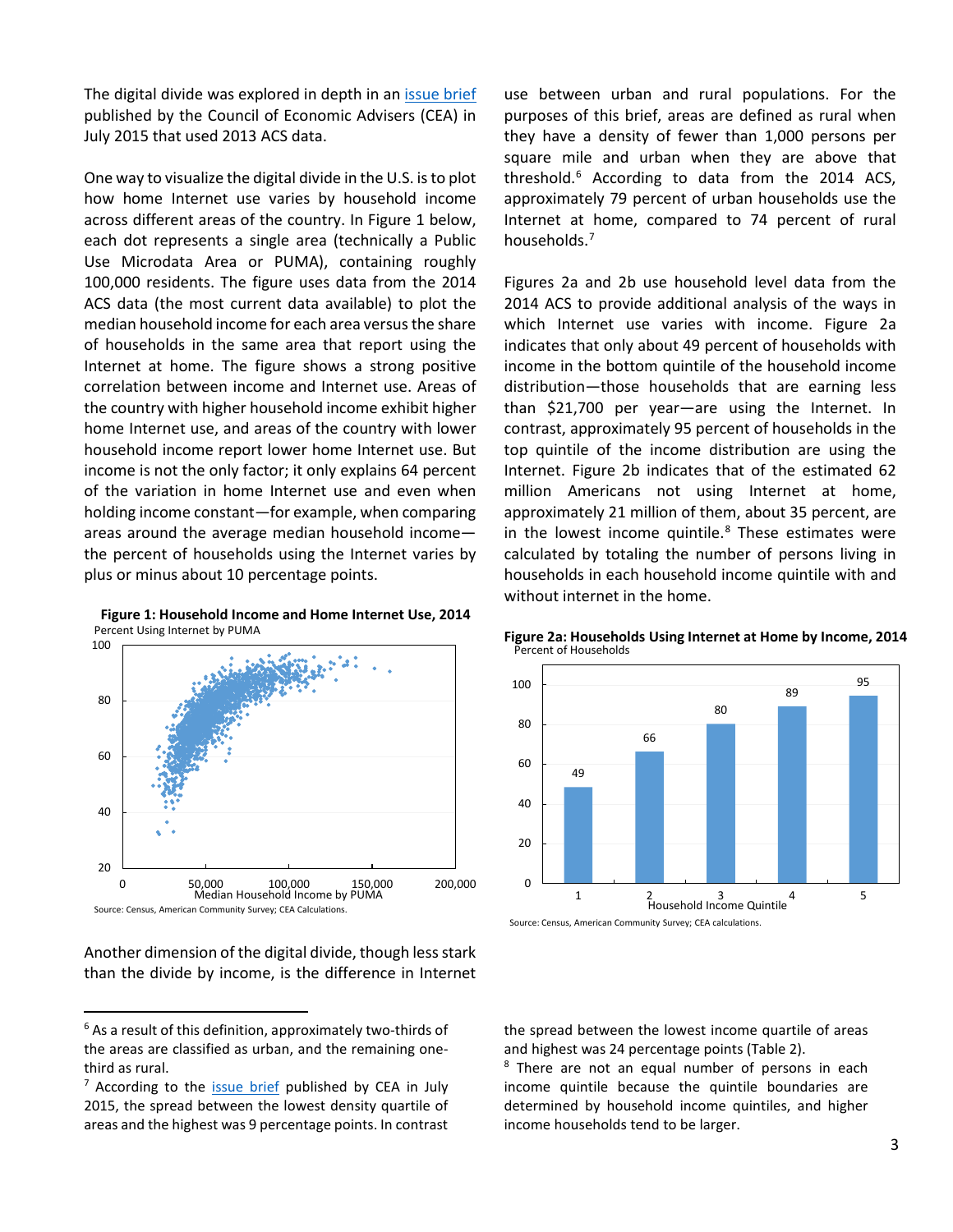

**Figure 2b: Persons Using Internet at Home by Income, 2014** Millions of Persons

## **Role of Competition**

Addressing the digital divide requires effort on multiple fronts, including policies that make broadband more affordable (NTIA 2013; GAO 2015). There are substantial differences in levels of competition across different geographic areas of the United States, which are likely to correlate with both service quality (i.e. speed) and price. That is, in areas where there is more competition, all else equal, we should see higher levels of service quality and lower prices which, in turn, should lead to higher percentages of Internet usage. Figure 3 plots each area by the average number of choices for wireline Internet available in the area against the percent of households in the area that use the Internet at home. $9$  In general, there is a positive relationship between the number of providers (x-axis) and the percent of households using the Internet (y-axis).

Percent Using Internet **Figure 3: Number of Provider Choices and Internet Use, 2014**



It is important to point out that the relationship between the number of wireline choices and Internet use in Figure 3 is a correlation and not necessarily causal. Using regression analysis to further investigate the relationship between the number of wireline choices and Internet use, and controlling for a number of potentially relevant demographic variables like income, age, race, education, and population density, reveals a statistically significant relationship between the number of wireline choices and the share of households using Internet at home. That is, this result suggests that as the number of wireline choices increase, so too does the probability of Internet use. This positive relationship has been documented in other studies. For example, [Kolko](http://www.sciencedirect.com/science/article/pii/S0308596109001281) (2010) matches data from the Federal Communications Commission (FCC) on the number of broadband providers at the zip code level with data from Forrester Research on the percent of the survey respondents in the zip code using broadband. Kolko finds a strong positive correlation between the number of competing providers and the probability of broadband use.

The positive correlation between the number of providers and the probability of broadband use is likely driven by the increase in competition between providers as their number increases, which in turn leads to lower prices and/or higher quality offerings. The benefits of competition have been documented elsewhere, in both international and domestic contexts. A 2014 OECD

<span id="page-3-0"></span><sup>&</sup>lt;sup>9</sup> The average number of wireline choices for a given PUMA is calculated using data from the National Broadband Map, a collaboration between FCC and NTIA. We calculate this average by taking the sum of the

cumulative access rates for each number of wireline choices (i.e. the sum of percent of the PUMA with at least 1 provider, the percent with at least 2 providers, the percent with at least 3 providers, etc.).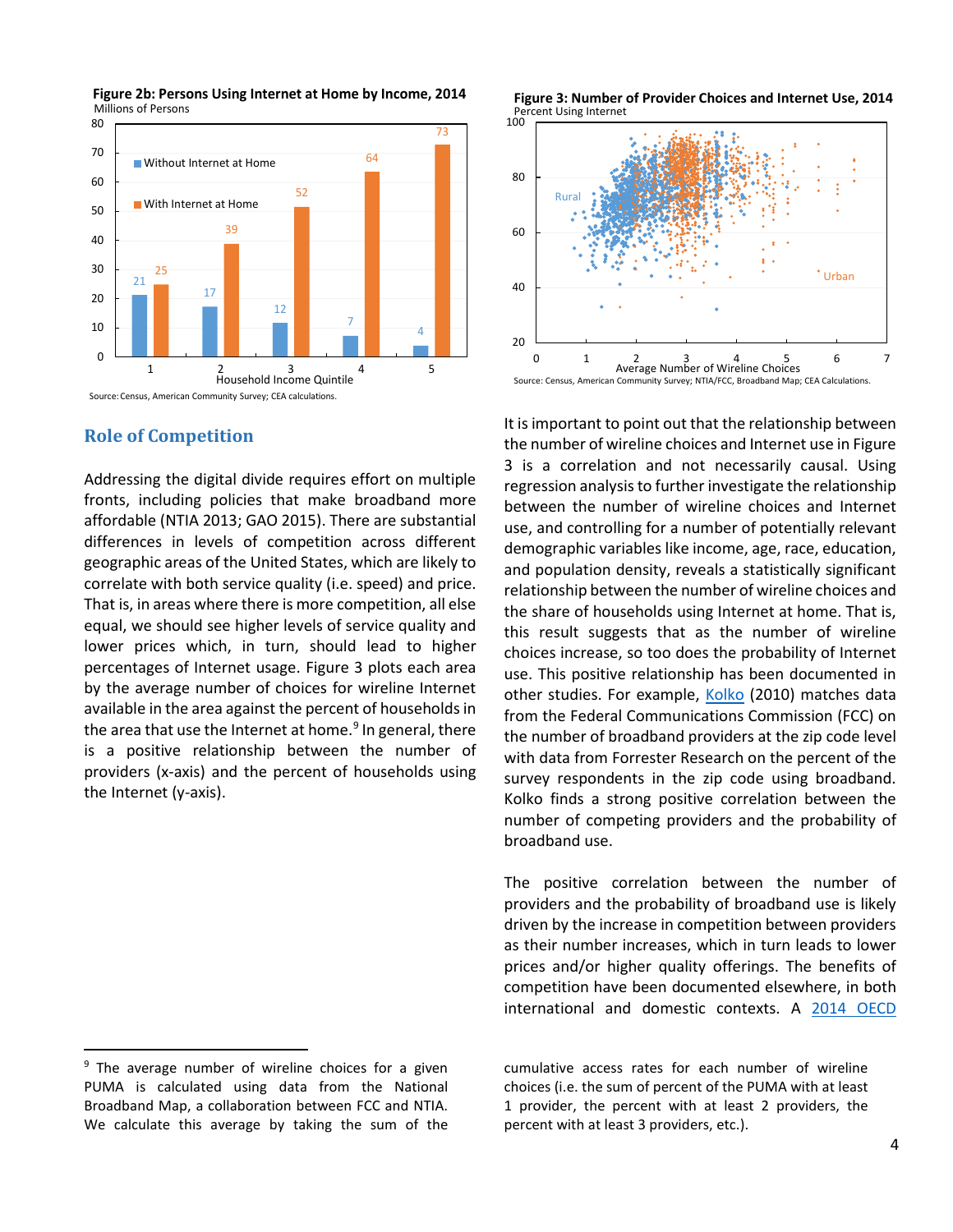[survey](http://www.oecd.org/officialdocuments/publicdisplaydocumentpdf/?cote=DSTI/ICCP/CISP(2014)2/FINAL&docLanguage=En) of eleven OECD member countries found that new entrants in wireless markets have a substantial impact on both prices and quality of service, even when a market already had several participants (i.e. the fourth entrant into a wireless market with three existing participants substantially improved costs and services). Even the threat of new competition can lead to service improvements (Seamans 2012). When Google Fiber was to be rolled out in Kansas City, speeds on existing networks in Kansas surged 86 percent, which was, at the time, the largest year-over-year jump in bandwidth observed in any state in 2012 (Talbot 2013). Likewise, when Google Fiber indicated it would begin offering extremely fast connection speeds in Austin, TX, AT&T responded by announcing its own gigabit network (Steffy 2014).

Competition can take many forms, including additional private Internet service providers, cable companies, and even city-owned systems. As envisioned by the Telecommunications Act of 1996, the Federal Government's role has been to promote competition and reduce regulation for the sake of lower prices and higher quality service in "any communications business," which explicitly includes Internet. One potentially important source of such competition is that offered by municipal providers, whose role the President [highlighted](https://www.whitehouse.gov/the-press-office/2015/01/14/remarks-president-promoting-community-broadband) in Cedar Falls, Iowa in January 2015. Several communities have made use of these services, which in some localities approaches speeds of 1 Gbps, to encourage competition, drive innovation, and save consumers money.[10](#page-4-0)

Until recently, some of the communities that have relied on municipal broadband to increase competition,

County, MN, and Leverett, MA, among others) that have unveiled this service and the benefits they enjoy, see the following Executive Office of the President report:

namely those in North Carolina and Tennessee, were subject to state laws designed to protect private broadband providers from government competition. The FCC [ruled](https://www.fcc.gov/document/fcc-preempts-laws-restricting-community-broadband-nctn) in February 2015 that it would preempt such regulations—a move supported by the Administration.<sup>[11](#page-4-1)</sup> In doing so, the FCC relied on the broad authorities it is granted by Section 706 of the Telecommunications Act of 1996 to "promote competition in the local telecommunications market, or other regulating methods that remove barriers to infrastructure investment."

## **Benefits of Broadband**

Addressing the digital divide is critical to ensuring that all Americans can take advantage of the many welldocumented socio-economic benefits afforded by Internet connections. These benefits are most evident when consumers have access to the Internet at speeds fast enough to be considered broadband; these speeds are required to facilitate full interaction with advanced online platforms.

By 2006—before the widespread availability of streaming audio and video—broadband Internet accounted for an estimated \$28 billion in U.S. GDP (Greenstein and McDevitt 2011). Nearly half of this total was due to households upgrading from dial-up to broadband service. By 2009, broadband Internet accounted for an estimated \$32 billion per year in net consumer benefits (Dutz, Orszag, and Willig 2009). These findings are broadly consistent with studies that cover other countries. $12$  Broadband expansion is also associated with local economic growth in some cases. $^{13}$  $^{13}$  $^{13}$ 

<span id="page-4-0"></span><sup>&</sup>lt;sup>10</sup> For more detail on the specific communities

<sup>(</sup>Chattanooga, TN, Wilson, NC, Lafayette, LA, Scott

<span id="page-4-3"></span>https://www.whitehouse.gov/sites/default/files/docs/co mmunity-

based\_broadband\_report\_by\_executive\_office\_of\_the\_p resident.pdf

<span id="page-4-1"></span><sup>11</sup>North Carolina and Tennessee have since sued the FCC in the D.C. Circuit. DOJ has formally announced that it would not take a position in those cases.

<span id="page-4-2"></span><sup>&</sup>lt;sup>12</sup> A study of OECD countries by Czernich, Falck, Kretschmer, and Woessmann (2011) finds that a 10 percentage point increase in broadband penetration

boosts per capita growth rates by 0.9 to 1.5 percentage points. A cross-country analysis by Najarzadeh, Rahimzadeh, and Reed (2014) finds that a one percent increase in the size of a country's Internet-using population increases GDP per employed person by 8 to 15 dollars.

<sup>&</sup>lt;sup>13</sup> DiMaggio and Bonikowski (2008) use CPS data from 2000 and 2001 and find that Internet use leads to higher wages. Forman, Goldfarb, and Greenstein (2012) show investments in broadband infrastructure are correlated with wage and employment growth in 6 percent of US counties, representing 42 percent of the U.S. population. Whitacre, Gallardo, and Strover (2014) find that rural broadband adoption in the United States was positively associated with income growth between 2001 and 2010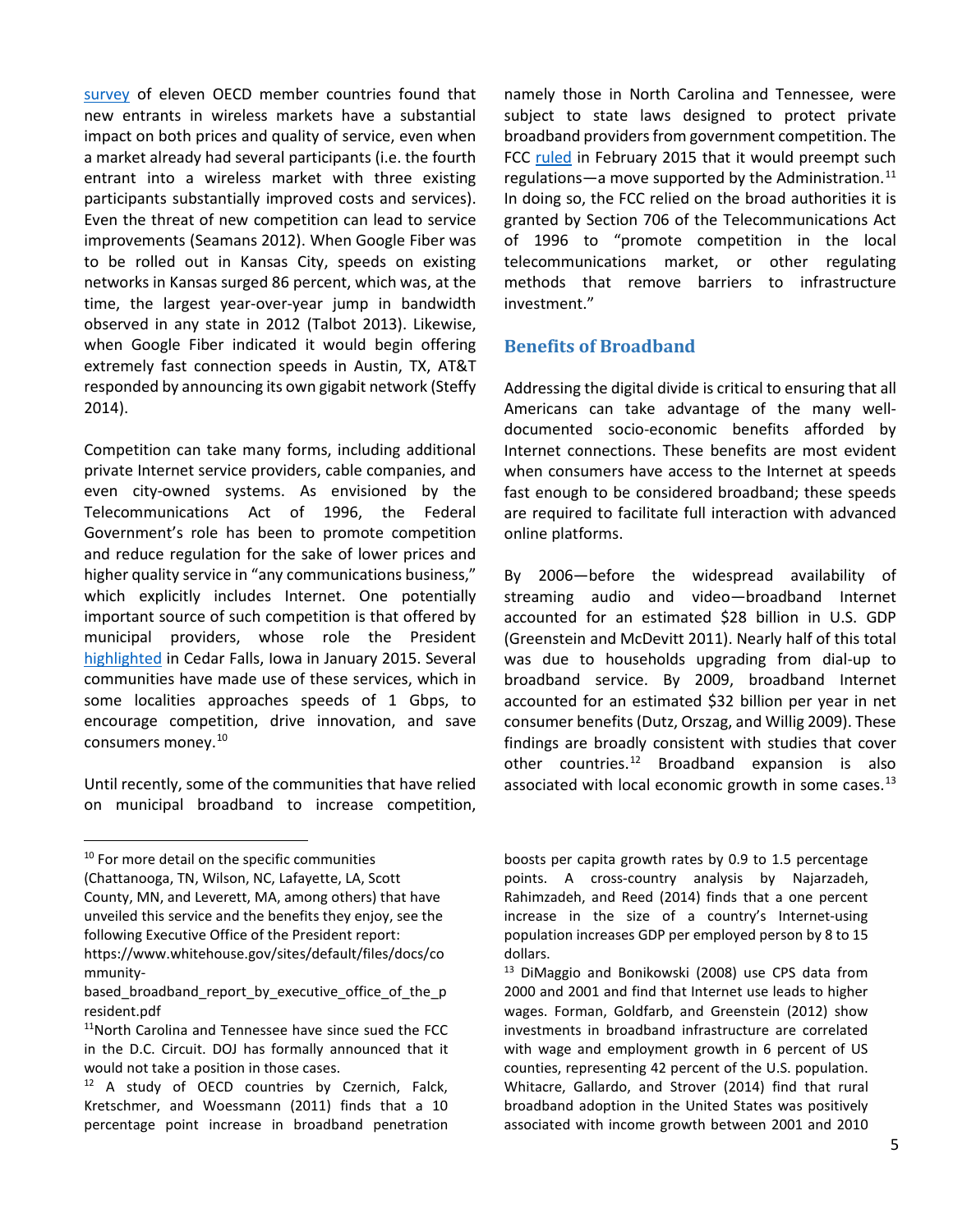[Kolko](http://www.sciencedirect.com/science/article/pii/S0094119011000490) (2012) finds that growth is particularly concentrated in industries that are more IT-intensive and in areas with lower populations. In addition, insofar as it allows a person to participate more fully in the economy, developing Internet skills may even positively affect a person's wages (Goss and Phillips 2002).

Broadband has made medical care and medical information more convenient and more accessible. [Finkelstein, Speedie, and Potthoff](http://www.ncbi.nlm.nih.gov/pubmed/16620167) (2006) show that broadband-enabled virtual visits with trained medical professionals can improve patient outcomes at lower cost and with a lower risk of infection than comes with conventional care provided in person. [GAO](http://www.gao.gov/products/GAO-11-27) (2010) finds that telemedicine is particularly valuable for rural patients who may lack access to medical care, as telemedicine allows them to receive medical diagnoses and patient care from specialists who are located elsewhere. Broadband can also be used to more accurately track disease epidemics. Various studies have demonstrated how large datasets from search engines and social media can be exploited in this way (e.g., Ginsberg et al. 2009; Paul and Dredze 2012).

Broadband also enables access to lower-cost online education. [Deming et al.](http://www.nber.org/papers/w20890) (2015) find that a 10 percent increase in college students taking all their courses online is associated with a 1.4 percent decline in tuition.<sup>[14](#page-5-0)</sup> The importance of the role that the computer and broadband more specifically play in enabling students to do their homework is evidenced by the fact that nearly half of 14 to 18 year olds report that they use a library computer, commonly for homework (Becker et al. 2010). This finding suggests that library computers can provide a crucial source of access for students who would not otherwise have the ability to get online.

Research has also highlighted that the Internet has become an increasingly important source of information. A [study](http://www.pewinternet.org/2005/03/06/the-Internet-and-campaign-2004/) by the Pew Research Center finds that the number of registered voters who cited the Internet as one of their primary sources of news about the presidential campaign increased from 11 to 18 percent

between 2000 and 2004 (Rainie et al. 2005). As of 2013, 50 percent of the public cited the Internet as their main source of national and international news (Caumont 2013). Access to broadband also may increase civic participation[. Tolbert and McNeal](http://www.jstor.org/stable/3219896) (2003) find that access to the Internet was associated with an increased probability of voting by 12 percent in the 2000 election. Other studies have also found a positive association between Internet access and voting behavior, though effect sizes have been smaller (Boulianne 2009).

As noted in the FCC's National Broadband Plan (FCC 2010), broadband can provide other benefits as well, such as supporting entrepreneurship and small businesses, promoting energy efficiency and energy savings, improving government performance, and enhancing public safety, among others. In addition, broadband has become a critical tool that job seekers use to search and apply for jobs, as highlighted in more detail below.

#### **Online Job Search & Labor Market Outcomes**

Broadband can help individuals to search for jobs in a variety of ways. They can find openings on job posting websites, submit applications and resumes online, and communicate with potential employers via email. The prevalence of these search methods has increased since the early days of the Internet. For instance, from the late 1990s to 2008, the share of unemployed individuals in their 20's who used the Internet for job search increased from 24 to 74 percent (Kuhn and Mansour 2014). Furthermore, an increasing share of all job openings now advertise through online ads. On[e estimate](https://cew.georgetown.edu/wp-content/uploads/2014/11/OCLM.Tech_.Web_.pdf) suggests that in June 2013, online ads were posted for 60 to 70 percent of total job openings (Carnevale et al. 2014).<sup>[15](#page-5-1)</sup>

Data from the Current Population Survey's (CPS) Computer and Internet Supplement and questions on job search (the combination of which are available in 1998, 2000, 2001, 2003, and 2011) indicate that the percent of respondents using online job search has increased over

 $\overline{\phantom{a}}$ 

and that growth in unemployment rates was lower than it would have been in the absence of broadband.

<span id="page-5-1"></span><span id="page-5-0"></span><sup>&</sup>lt;sup>14</sup> However, there is mixed evidence as to whether online instruction offers similar quality as off-line instruction. Bowen et al. (2014) find little difference in quality, whereas Joyce et al (2014) find that students enrolled in a

<sup>&</sup>quot;traditional" course format scored 2.3 points higher on midterms and finals, on average, compared to those enrolled in a "hybrid" course format.

<sup>&</sup>lt;sup>15</sup> Online ads are, however, not representative of all job openings and disproportionately represent high-skill and high-education openings (Carnevale et al. 2014).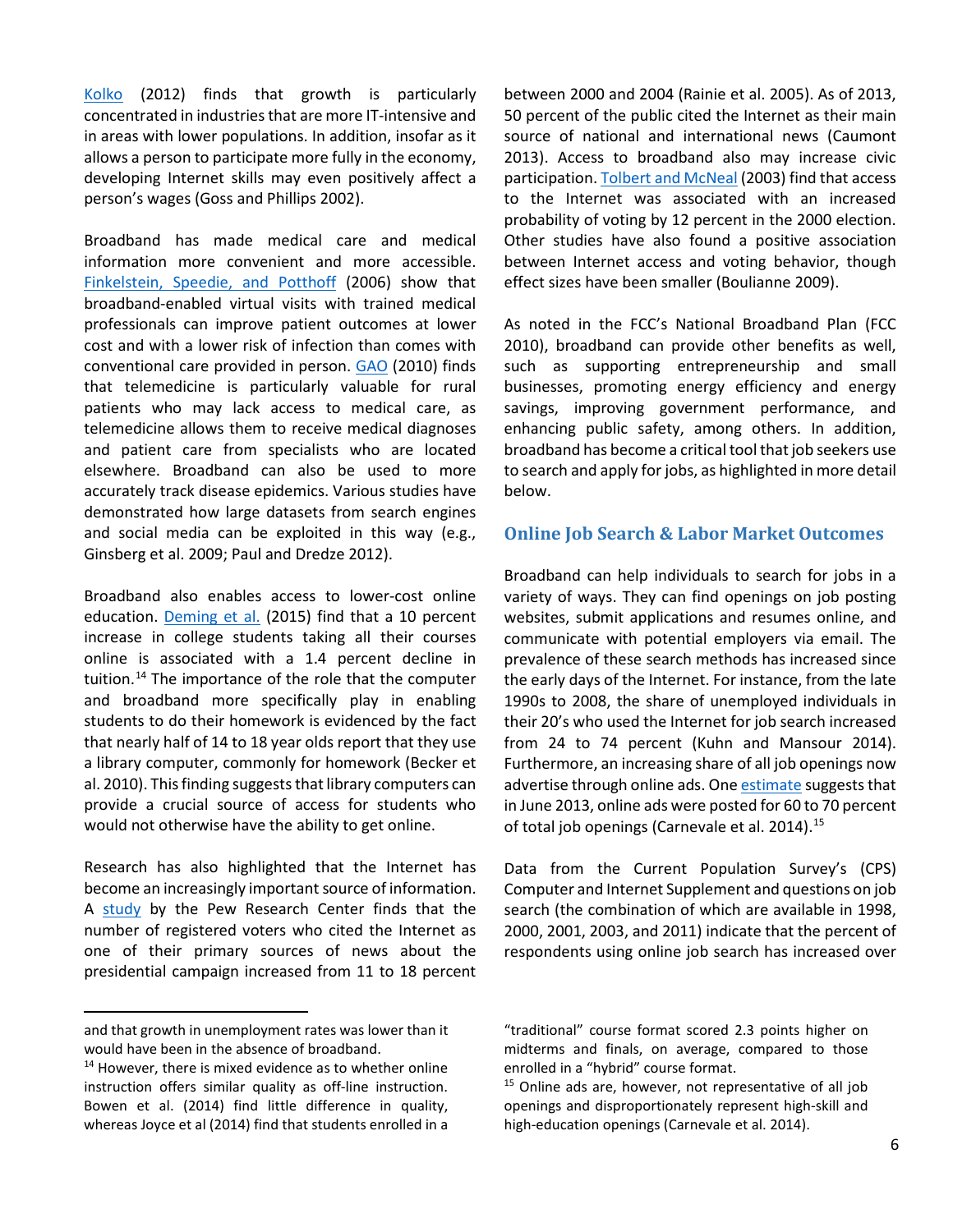time (Figure 4). $16$  This increase is due to both expanded Internet use and an increase in the use of online job search among individuals with Internet access. However, the incidence of use varies by family income. In 2011, respondents in households making more than \$75,000 annually were nine percentage points more likely to use online search than those in households making less than \$20,000. [17](#page-6-1)



**Figure 4: Percent of Individuals using Online Job Search** Percent Using Online Search

There are many potential benefits to online job search, relative to traditional search. The Internet allows individuals to search a larger set of job postings and to find very specific openings. Transaction costs of submission are much reduced; clicking a mouse is less costly than printing and mailing applications. Recently, online search websites have started using algorithms to create better matches between potential employees and employers.<sup>[18](#page-6-0)</sup> Thus, potential employees as well as employers benefit from better matches. These benefits all increase the likelihood that online searchers will find a better job match while spending less time and effort searching.

On the other hand, lack of broadband access can be an obstacle to finding a job. Recent Pew [research](http://www.pewresearch.org/fact-tank/2015/12/28/lack-of-broadband-can-be-a-key-obstacle-especially-for-job-seekers/) indicates that job seekers without broadband at home have a harder time contacting potential employers, filling out online job applications, creating a professional resume, and highlighting employment skills on social media (Smith 2015). Public libraries have become an important resource to help fill the need of job seekers that lack broadband at home. Becker et al. (2010) estimated that 30 million Americans used library computers and Internet access to conduct job searches, submit online job applications, and receive job-related training in 2009.

Recent academic research finds evidence that one of the potential benefits of online job search is that it decreases the duration of unemployment spells for online searchers. [Kuhn and Mansour](http://ftp.iza.org/dp5955.pdf) (2014) find that young unemployed individuals who used the Internet in their job search from 2005-2008 were re-employed approximately 25 percent faster than comparable individuals who used only traditional methods. Their results are robust to controlling for Internet access, cognitive ability, and individual characteristics. There is also academic [research](http://www.nber.org/chapters/c3586.pdf) that finds that it is common for employed workers to engage in online job search and that employed individuals who use the Internet to search for jobs are more likely to transition to a new job (Stevenson 2009).<sup>[19](#page-6-2)</sup> In addition,  $A\text{tasoy}$  (2013) finds that broadband Internet is associated with higher employment rates, especially in rural counties. [Dettling](http://www.federalreserve.gov/pubs/feds/2013/201365/201365pap.pdf) (2013) finds that broadband Internet is especially helpful in increasing labor force participation for married women.

Figure 5 presents data from the 2010-2013 Current Population Surveys on the relationship between use of the Internet and the percent of unemployed individuals

<span id="page-6-0"></span><sup>&</sup>lt;sup>16</sup> The CPS provides some information on computer and Internet use in 2007, 2009, 2010, 2012, and 2013 as well, but items on job search were not included in those years (with the exception of 2012, which lumped job search together with job training, and 2013, where discrepancies between the questions prevent comparison).

<span id="page-6-2"></span><span id="page-6-1"></span><sup>17</sup> Family income is defined as "combined income of all family members during the last 12 months. Includes money from jobs, net income from business, farm or rent, pensions, dividends, interest, social security payments and any other money income received by family members who are 15 years of age or older."

<sup>&</sup>lt;sup>18</sup> For example, eHarmony recently launched an employment service that uses algorithms similar to its matchmaking algorithms to match potential employees and employers based on skills, background, personality, and culture (Reaney 2015).

<sup>&</sup>lt;sup>19</sup> Other studies on the effect of the Internet on individual labor market outcomes find positive effects (Choi 2011; Bagues and Labini 2009). However, Kroft and Pope (2014) find no evidence that the rapid introduction of *Craigslist's*  job boards between 2005-2007 reduced local unemployment rates during that same time period.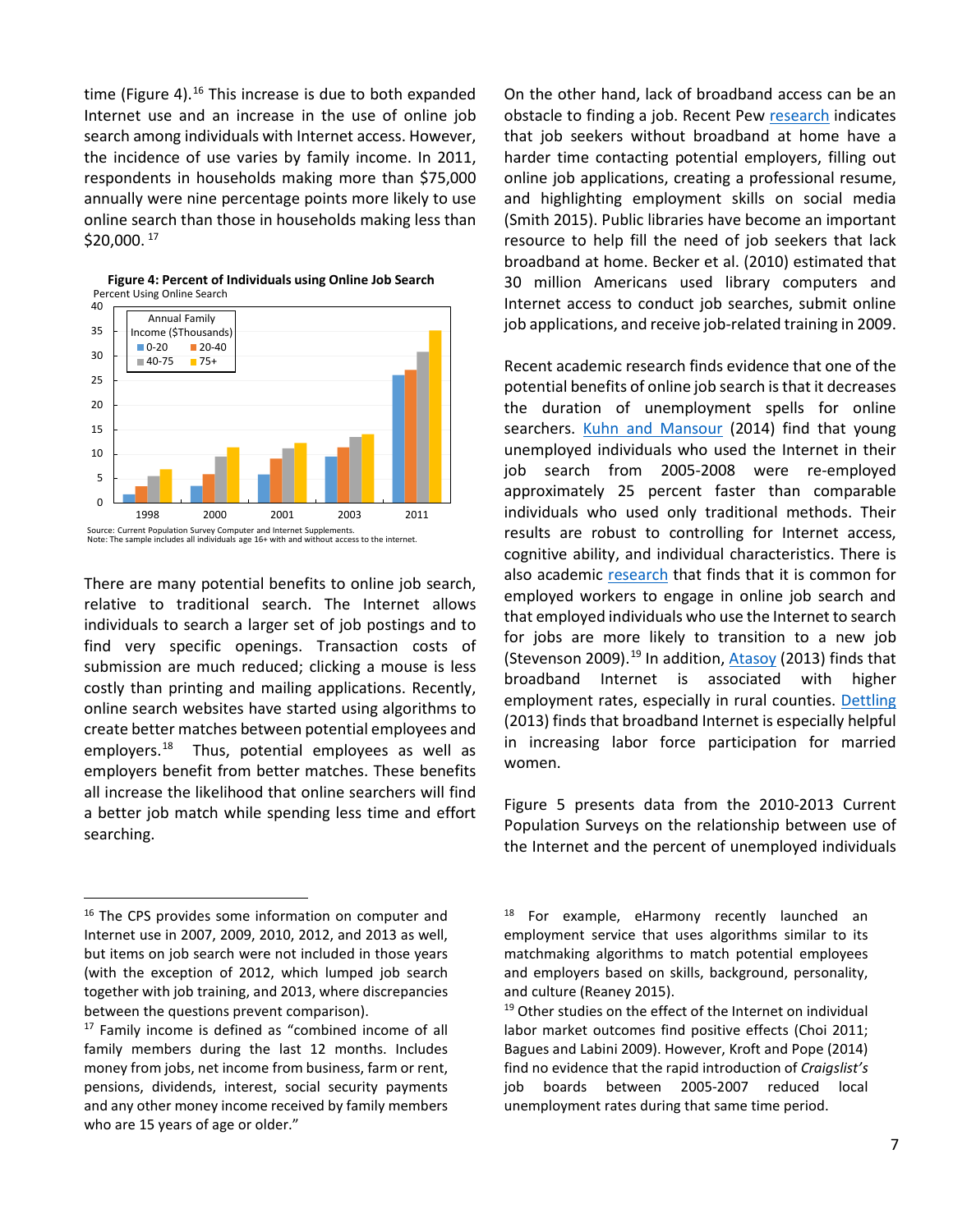who were later employed.<sup>[20](#page-7-0)</sup> (If an unemployed individual does not become employed, then that individual either remains unemployed or exits the labor force.) Figure 5 shows that one month in the future, 19 percent of unemployed individuals in households where someone used the Internet are employed compared to only 15 percent of individuals in households without Internet usage. $21$  This difference persists and actually increases over the next 12 months (46 percent vs. 34 percent employed for those in households who do or do not use the Internet, respectively).



**Figure 5: Share of Unemployed Individuals who**

The differences in the employment outcomes between households that do or do not use the Internet in Figure 5 are statistically significant, meaning there is a low probability that the differences are random. The basic relationship—where those households who use the Internet exhibit better employment outcomes—remains even after controlling for a number of demographic variables such as age, education, race, and family income, as well as the number of weeks that the individuals were previously unemployed for. Moreover, previously cited research (e.g., Stevenson 2009; Kuhn and Mansour 2014) has undertaken sophisticated

statistical techniques that suggest that at least part of these correlations may be causal relationships.

It is also possible that the labor market benefits of online job search have increased over time. In an earlier study, [Kuhn and Skuterud](https://www.aeaweb.org/articles.php?doi=10.1257/000282804322970779) (2004) do not find lower unemployment durations for online searchers in 1998 and 2000. However, in a more recent paper that finds lower unemployment durations, [Kuhn and Mansour](http://ftp.iza.org/dp5955.pdf) (2014) suggest that increases in the labor market benefit of online job search over time is due to the technological improvements in search websites and the increased prevalence of online search.

Social media may be another way that potential employees are connecting with employers, making online search more efficient than in the past as individuals can take better advantage of their social and professional networks. Indeed, multiple academic studies have documented the benefits of social networks on job search (e.g., Granovetter 1995; Cingano and Rosolia 2012; Kramarz and Skans 2014). However, it is not clear if job seekers who rely solely on mobile devices to use the Internet benefit as much as other online job seekers. Job seekers who rely solely on mobile devices face hurdles that are not faced by other online job seekers, including data caps on smartphone plans and the difficulty of crafting a resume or applying for a job on a device that was not built for extensive text entry (GAO 2015; Smith 2015).

## **Conclusion**

This brief highlights that a digital divide persists in the United States, even though much progress has been made. Notably, just under half of households in the bottom income quintile use the Internet at home, compared to 95 percent of households in the top income quintile. One of the ways to help reduce the digital divide is to spur competition between providers. As indicated in

the post-recession labor market recovery, the effect of access is similar across all four years and the previously cited academic work finds a positive effect of online job search during the pre-recession period.<br><sup>21</sup> Here Internet access is defined as whether "anyone in

this household uses the Internet from home." The results are qualitatively similar when instead relying upon whether or not the individual used the Internet at all over the past year.

<span id="page-7-1"></span><span id="page-7-0"></span><sup>&</sup>lt;sup>20</sup> The figure includes all unemployed individuals in the Oct. 2010 and Oct. 2012 School Enrollment and Internet Use CPS Supplements and the Jul. 2011 and Jul. 2013 Computer and Internet Use CPS Supplements. These are the last four CPS supplements that include home Internet access. The figure presents the share of all unemployed individuals (not only individuals in their first month of unemployment) that are employed in the future. The sample weights are scaled such that the sums of weights for each year are equal. Although these results are from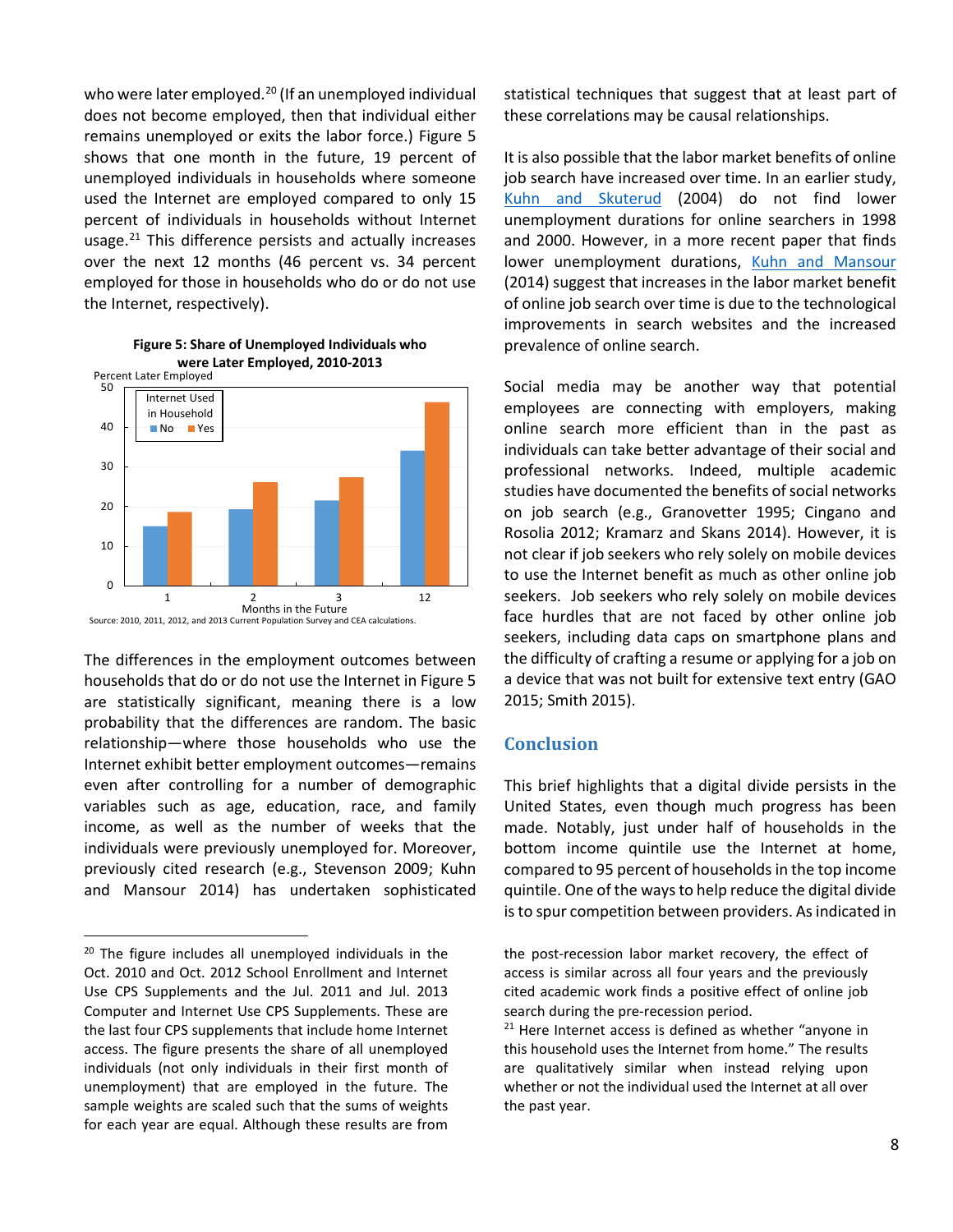this issue brief, and as highlighted by prior research, more competition is correlated with higher adoption rates. This is likely due in part to competition leading to lower prices, making the Internet more affordable.

Affordability, however, is only one of the reasons for non-adoption. Research by the [National](https://www.ntia.doc.gov/page/digital-nation-research-center)  [Telecommunications and Information Administration](https://www.ntia.doc.gov/page/digital-nation-research-center) (NTIA 2013) and the [Government Accountability Office](http://www.gao.gov/products/GAO-15-473) (GAO 2015) indicates that in addition to affordability, access to devices and digital literacy—for example, understanding how the Internet can be used to access job opportunities and engage in civic participation, among others—are also important factors driving broadband adoption. Effective digital literacy training may require place-based or demographically tailored interventions, as highlighted by recent research. $^{22}$  $^{22}$  $^{22}$ Policies that address these three factors—affordability, access to devices and digital literacy—will likely help increase broadband adoption, ensuring that more Americans are able to take part in the digital economy, and share in its economic and social benefits.

Existing economic literature demonstrates a variety of these benefits that result from broadband, including greater economic growth, higher levels in the quality of healthcare and education, and greater civic participation, among others. This brief provides additional detail on one particular benefit: access to the Internet is correlated with better labor market outcomes. This is likely due to the ability to search more easily for jobs, complete applications online, and engage in networking via social media, although each of these underlying mechanisms requires further research. The findings on the positive effects of the Internet on job search suggest that policies that reduce the digital divide will potentially improve employment outcomes for Americans.

## **References**

Atasoy, Hilal. 2013. "The effects of broadband internet expansion on labor market outcomes." *Industrial & Labor Relations Review* 66 (2): 315-345.

Bagues, Manuel F. and Labini, Mauro Sylos. 2009. "Do online labor market intermediaries matter? The impact of *AlmaLaurea* on the university-to-work transition," in (D. Autor, ed.), *Studies of Labor Market Intermediation*: 127–54, Chicago, IL: University of Chicago Press.

Becker, Samantha, Michael D. Crandall, Karen E. Fisher, Bo Kinney, Carol Landry, and Anita Rocha. 2010. "Opportunity for All: How the American Public Benefits from Internet Access at U.S. Libraries." (IMLS-2010-RES-01). Institute of Museum and Library Services, Washington, D.C.

Available at: [https://www.imls.gov/assets/1/AssetManager/Opportu](https://www.imls.gov/assets/1/AssetManager/OpportunityForAll.pdf) [nityForAll.pdf](https://www.imls.gov/assets/1/AssetManager/OpportunityForAll.pdf)

Boulianne, Shelley. 2009. "Does Internet Use Affect Engagement? A Meta-Analysis of Research." *Political Communication* 26(2): 193-211. DOI: 10.1080/1058460090285436

Bowen, William G., Matthew M. Chingos, Kelly A. Lack, and Thomas I. Nygren. 2014. "Interactive Learning Online at Public Universities: Evidence from a Six-Campus Randomized Trial." *Journal of Policy Analysis and Management* 33 (1): 94–111.

Carnevale, A., Jayasundera, T., and Repnikov D. 2014. "Understanding Online Job Ads Data." *Georgetown Center on Education and the Workforce Technical Report.*

Caumont, Andrea. 2013. "12 trends shaping digital news." October 16. Pew Research Center Fact Tank. http://www.pewresearch.org/facttank/2013/10/16/12-trends-shaping-digital-news/

Choi, Eleanor Jawon. 2011. "Does the Internet help the unemployed find jobs?" Unpublished Paper, U.S. Bureau of Labour Statistics.

Council of Economic Advisers. 2015. "Mapping the Digital Divide."

[http://www.whitehouse.gov/sites/default/files/wh\\_digital](http://www.whitehouse.gov/sites/default/files/wh_digital_divide_issue_brief.pdf) [\\_divide\\_issue\\_brief.pdf](http://www.whitehouse.gov/sites/default/files/wh_digital_divide_issue_brief.pdf)

[hispanics.](https://www.ntia.doc.gov/blog/2015/language-and-citizenship-may-contribute-low-internet-use-among-hispanics) A recent report by Katz and Levine (2015) suggests multiple place-based strategies for enhancing digital literacy: [http://digitalequityforlearning.org/wp](http://digitalequityforlearning.org/wp-content/uploads/2015/12/2015-Katz-Levine_Connecting-to-Learn-brief.pdf)[content/uploads/2015/12/2015-Katz-Levine\\_Connecting](http://digitalequityforlearning.org/wp-content/uploads/2015/12/2015-Katz-Levine_Connecting-to-Learn-brief.pdf)[to-Learn-brief.pdf.](http://digitalequityforlearning.org/wp-content/uploads/2015/12/2015-Katz-Levine_Connecting-to-Learn-brief.pdf) 

<span id="page-8-0"></span><sup>&</sup>lt;sup>22</sup> NTIA has highlighted that reducing Internet-use barriers related to language and citizenship may help reduce the digital divide for Hispanics: [https://www.ntia.doc.gov/blog/2015/language-and](https://www.ntia.doc.gov/blog/2015/language-and-citizenship-may-contribute-low-internet-use-among-hispanics)[citizenship-may-contribute-low-internet-use-among-](https://www.ntia.doc.gov/blog/2015/language-and-citizenship-may-contribute-low-internet-use-among-hispanics)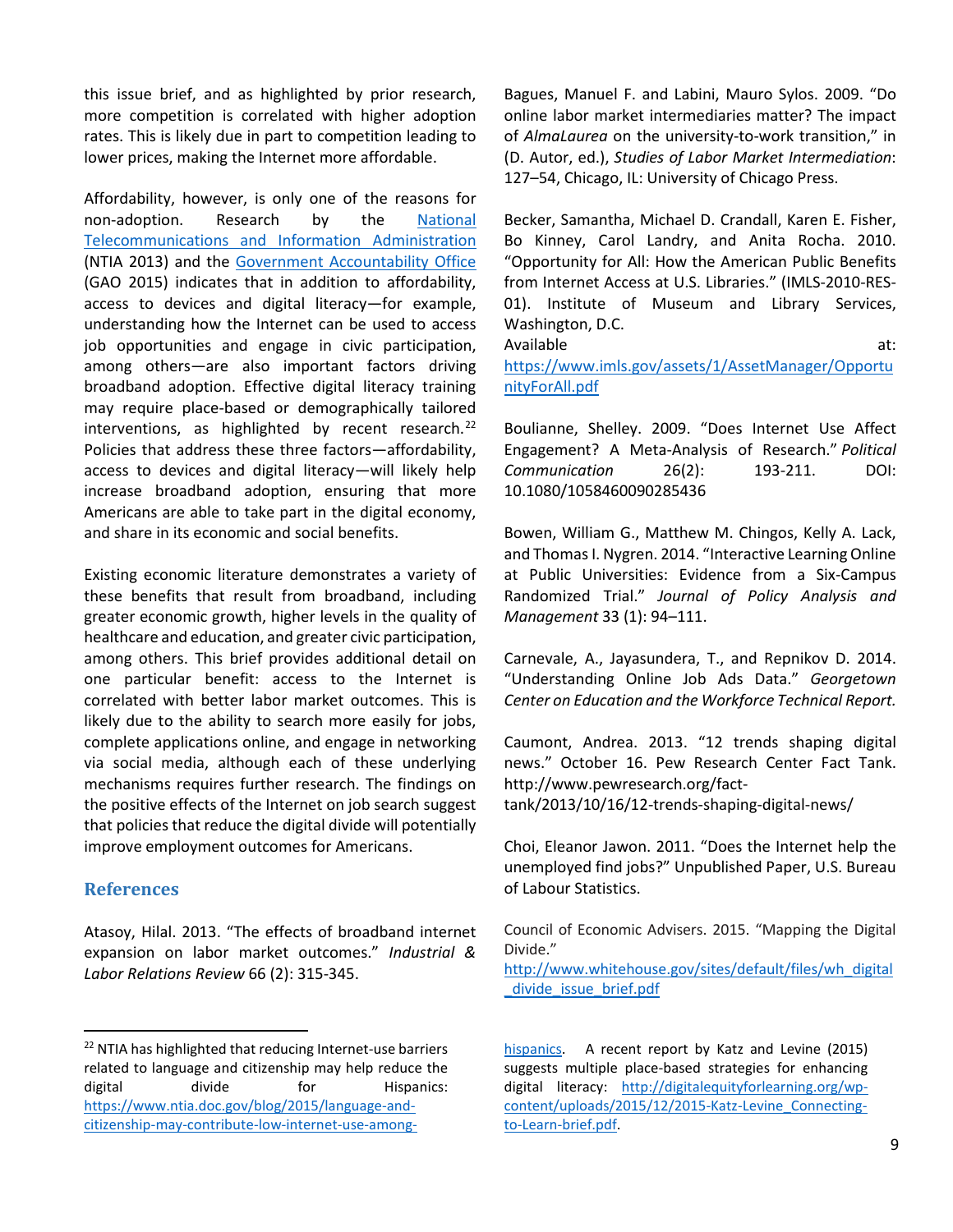Cingano, Federico, and Alfonso Rosolia. 2012. "People I Know: Job Search and Social Networks". *Journal of Labor Economics* 30 (2): 291–332.

Czernich, Nina, Oliver Falck, Robias Kretschemer, and Ludger Woessmann. 2011. "Broadband Infrastructure and Economic Growth." *The Economic Journal* 121 (552): 505-32.

Deming, David, Claudia Goldin, Lawrence Katz and Noam Yuchtman. 2015. "Can Online Learning Bend the Higher Education Cost Curve?" *American Economic Review: Papers & Proceedings* 105(5): 496-501.

Dettling, Lisa J. 2013. "Broadband in the labor market: The impact of residential high speed internet on married women's labor force participation." Federal Reserve Board discussion paper 2013-065.

DiMaggio, Paul, and Bart Bonikowski. 2008. "Make Money Surfing the Web? The Impact of Internet Use on the Earnings of US Workers." *American Sociological Review* 73(2): 227–50.

Dutz, Mark, Jonathan Orzag, and Robert Willig. 2009. "The substantial consumer benefits of broadband connectivity for U.S. households." *Internet Innovation*  Alliance. **Available** at: [http://internetinnovation.org/files/special](http://internetinnovation.org/files/special-reports/CONSUMER_BENEFITS_OF_BROADBAND.pdf)[reports/CONSUMER\\_BENEFITS\\_OF\\_BROADBAND.pdf](http://internetinnovation.org/files/special-reports/CONSUMER_BENEFITS_OF_BROADBAND.pdf)

Education Superhighway. 2015. "2015 State of the States. A report on the state of broadband connectivity in America's public schools." November. [http://cdn.educationsuperhighway.org/assets/sos/full\\_](http://cdn.educationsuperhighway.org/assets/sos/full_report-c2e60c6937930e8ca5cdbf49d45d45c8.pdf) [report-c2e60c6937930e8ca5cdbf49d45d45c8.pdf](http://cdn.educationsuperhighway.org/assets/sos/full_report-c2e60c6937930e8ca5cdbf49d45d45c8.pdf)

Federal Communications Commission (FCC). 2010. *Connecting America: The National Broadband Plan.* Available at: [https://transition.fcc.gov/national](https://transition.fcc.gov/national-broadband-plan/national-broadband-plan.pdf)[broadband-plan/national-broadband-plan.pdf](https://transition.fcc.gov/national-broadband-plan/national-broadband-plan.pdf)

Finklestein, Stanley, Stuart Speedie, and Sandra Potthoff. 2006. "Home Telehealth Improves Clinical Outcomes at Lower Cost for Home Healthcare." *Telemedicine Journal and e-Health* 12(2): 128-36.

Forman, Chris, Avi Goldfarb, and Shane Greenstein. 2012. "The Internet and Local Wages: A Puzzle." *The American Economic Review* 102(1):556-75.

Ginsberg, J., Mohebbi, M. H., Patel, R. S., Brammer, L., Smolinski, M. S., & Brilliant, L. 2009. "Detecting Influenza Epidemics Using Search Engine Query Data." *Nature* 457, 7232: 1012-1014.

Goss, Ernest P. and Joseph M. Phillips. 2002. "How information technology affects wages: Evidence using Internet usage as a proxy for IT skills." *Journal of Labor Research* 23: 463–74.

Government Accountability Office (GAO). 2010. "Telecommunications: FCC's Performance Management Weaknesses Could Jeopardize Proposed Reforms of the Rural Health Care Program," GAO-11-27. Available at: <http://www.gao.gov/products/GAO-11-27>

Government Accountability Office (GAO). 2015. "Broadband: Intended Outcomes and Effectiveness of Efforts to Address Adoption Barriers Are Unclear," GAO-15-473. Available at: <http://www.gao.gov/products/GAO-15-473>

Granovetter, Mark. 1995. *Getting a Job: A Study of Contacts and Careers*. Chicago: University of Chicago Press.

Greenstein, Shane, and Ryan McDevitt. 2011. "The Broadband Bonus: Estimating Broadband Internet's Economic Value." *Telecommunications Policy* 35(7): 617- 632.

Joyce, Theodore J., Sean Crockett, David A. Jaeger, Onur Altindag, and Stephen D. O'Connell. 2014. "Does Classroom Time Matter? A Randomized Field Experiment of Hybrid and Traditional Lecture Formats in Economics." National Bureau of Economic Research Working Paper 20006.

Katz, Vikki S. and Michael H. Levine. 2015. "Connecting to learn: promoting digital equity among America's Hispanic families." New York: The Joan Ganz Cooney Center at Sesame Street. Available at: [http://digitalequityforlearning.org/wp](http://digitalequityforlearning.org/wp-content/uploads/2015/12/2015-Katz-Levine_Connecting-to-Learn-brief.pdf)[content/uploads/2015/12/2015-Katz-](http://digitalequityforlearning.org/wp-content/uploads/2015/12/2015-Katz-Levine_Connecting-to-Learn-brief.pdf)Levine Connecting-to-Learn-brief.pdf

Kolko, Jed. 2010. "A New Measure of US Residential Broadband Availability," *Telecommunications Policy* 34 (3): 132-143.